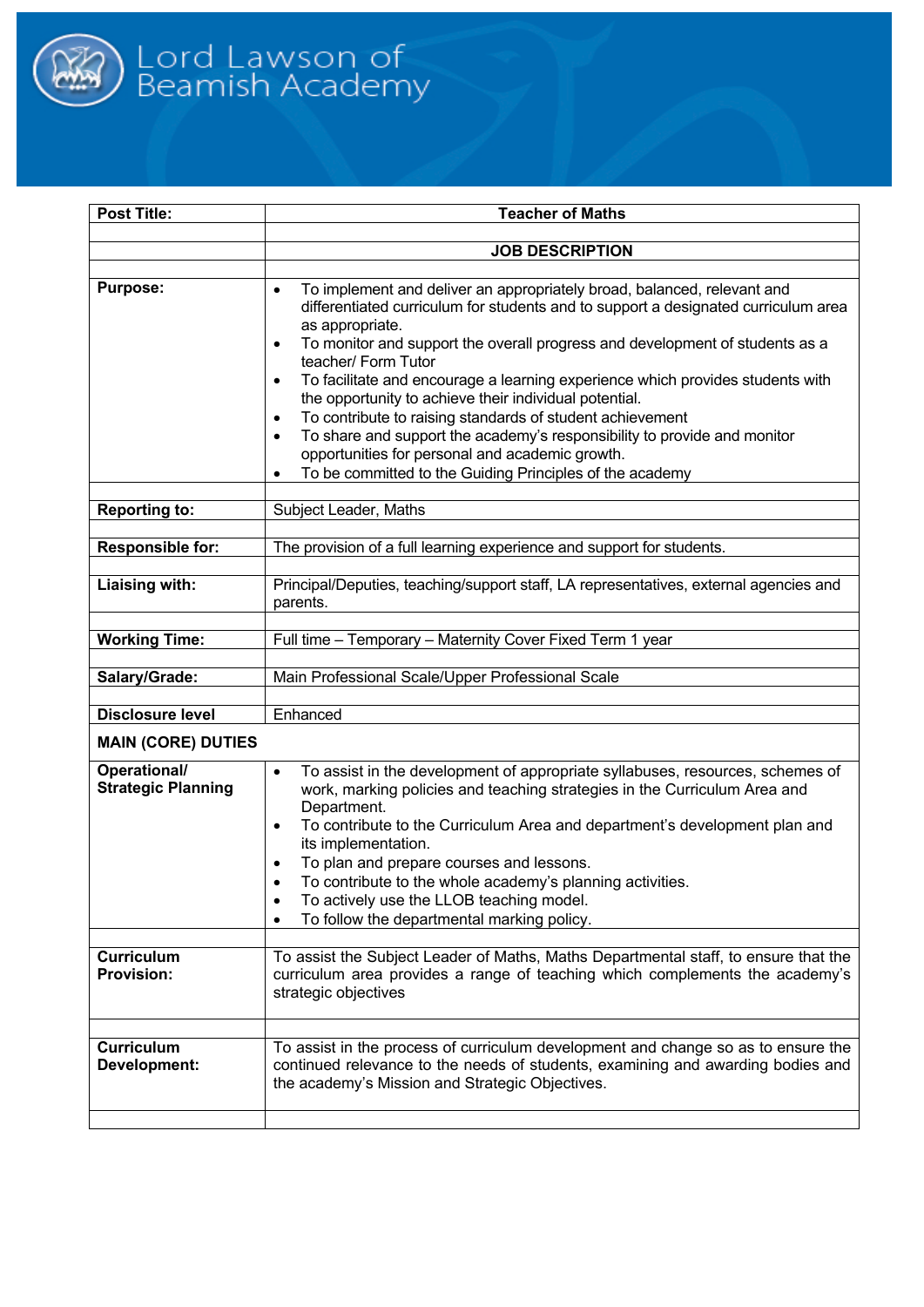| <b>Staffing</b>            | To take part in the academy's staff development programme by participating in<br>$\bullet$<br>arrangements for further training and professional development.            |  |  |
|----------------------------|--------------------------------------------------------------------------------------------------------------------------------------------------------------------------|--|--|
| <b>Staff Development:</b>  | To continue personal development in the relevant areas including subject<br>$\bullet$<br>knowledge and teaching methods.                                                 |  |  |
| Recruitment/               | To engage actively in the Performance Appraisal Review process.<br>٠                                                                                                     |  |  |
| <b>Deployment of Staff</b> | To ensure the effective/efficient deployment of classroom support<br>$\bullet$                                                                                           |  |  |
|                            | To work as a member of a designated team and to contribute positively to<br>$\bullet$                                                                                    |  |  |
|                            | effective working relations within the academy.                                                                                                                          |  |  |
|                            |                                                                                                                                                                          |  |  |
|                            |                                                                                                                                                                          |  |  |
| <b>Quality Assurance:</b>  | To help to implement academy quality procedures and to adhere to those.<br>$\bullet$                                                                                     |  |  |
|                            | To contribute to the process of monitoring and evaluation of the curriculum<br>$\bullet$<br>area/department in line with agreed academy procedures, including evaluation |  |  |
|                            | against quality standards and performance criteria. To seek/implement                                                                                                    |  |  |
|                            | modification and improvement where required.                                                                                                                             |  |  |
|                            | To reflect upon and evaluate methods of teaching and schemes of work.<br>$\bullet$                                                                                       |  |  |
|                            | To take part, as may be required, in the review, development and management<br>$\bullet$                                                                                 |  |  |
|                            | of activities relating to the curriculum, organisation and Student Development                                                                                           |  |  |
|                            | functions of the academy.                                                                                                                                                |  |  |
|                            |                                                                                                                                                                          |  |  |
| <b>Management</b>          | To maintain appropriate records and to provide relevant accurate and up-to-<br>$\bullet$                                                                                 |  |  |
| Information:               | date information for all of the relevant systems in the academy                                                                                                          |  |  |
|                            | To complete the relevant documentation to assist in the tracking of students.<br>٠                                                                                       |  |  |
|                            | To track student progress and use information to inform teaching and learning.<br>$\bullet$                                                                              |  |  |
|                            |                                                                                                                                                                          |  |  |
| <b>Communications:</b>     | To communicate effectively with the parents of students as appropriate.<br>$\bullet$                                                                                     |  |  |
|                            | Where appropriate, to communicate and co-operate with persons or bodies<br>٠                                                                                             |  |  |
|                            | outside the academy.                                                                                                                                                     |  |  |
|                            | To follow agreed policies for communications in the academy.<br>٠                                                                                                        |  |  |
|                            | Promote working practices which do not discriminate on the grounds of gender,<br>$\bullet$                                                                               |  |  |
|                            | ethnicity, religion, culture, age and disability.                                                                                                                        |  |  |
|                            |                                                                                                                                                                          |  |  |
|                            |                                                                                                                                                                          |  |  |
| <b>Marketing and</b>       | To take part in marketing and liaison activities such as Open Evenings Parents<br>$\bullet$                                                                              |  |  |
| Liaison:                   | Evenings, Review days and liaison events with partner schools as required                                                                                                |  |  |
|                            | To contribute to the development of effective subject links with external                                                                                                |  |  |
|                            | agencies.                                                                                                                                                                |  |  |
|                            |                                                                                                                                                                          |  |  |
| <b>Management of</b>       |                                                                                                                                                                          |  |  |
| <b>Resources:</b>          | To co-operate with other staff to ensure a sharing and effective usage of<br>$\bullet$<br>resources to the benefit of the Academy, department and the students.          |  |  |
|                            |                                                                                                                                                                          |  |  |
|                            |                                                                                                                                                                          |  |  |
|                            |                                                                                                                                                                          |  |  |
|                            |                                                                                                                                                                          |  |  |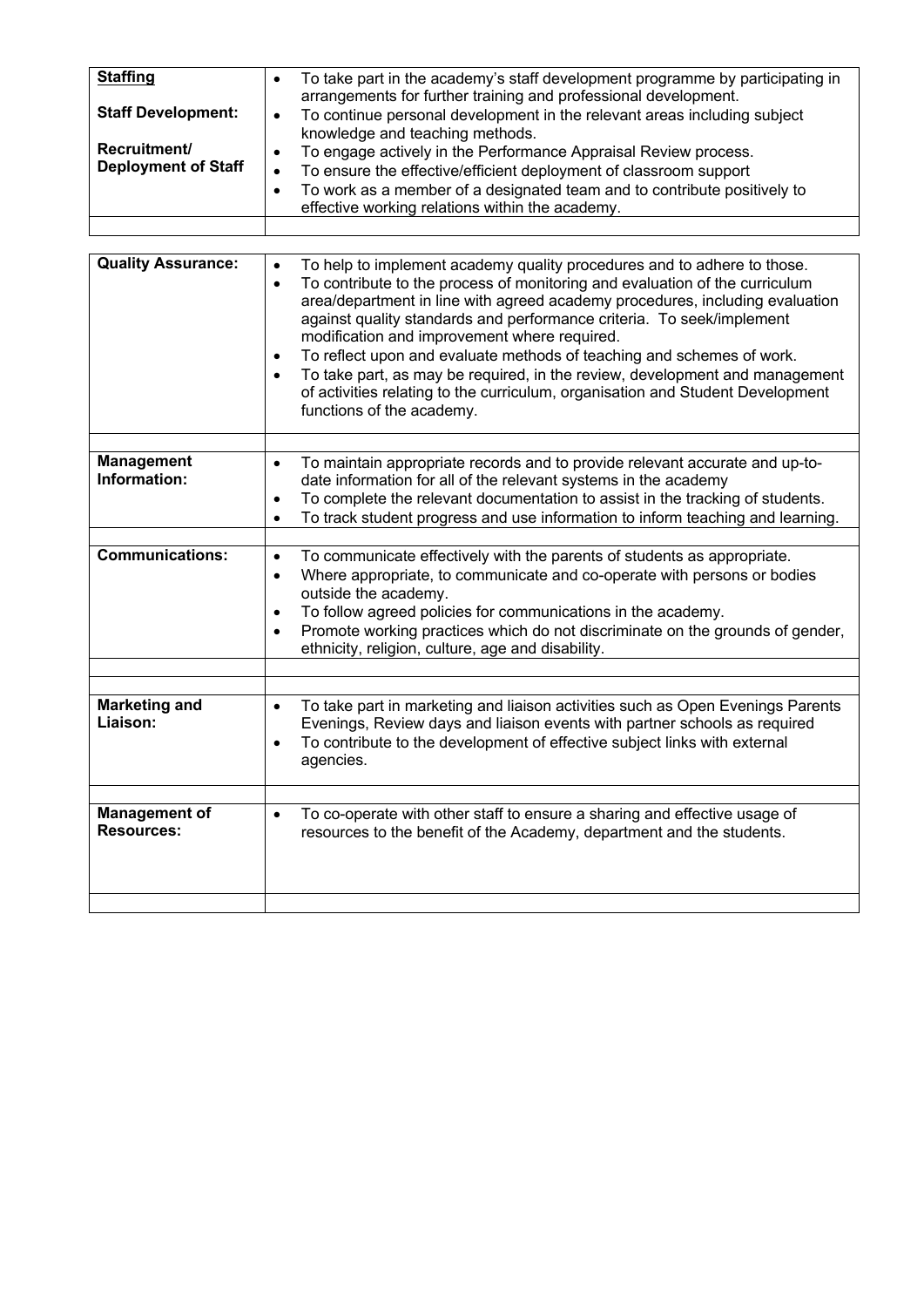| Personalising                 | To be a Form Tutor to an assigned group of students and carry out 1:1<br>$\bullet$                                              |
|-------------------------------|---------------------------------------------------------------------------------------------------------------------------------|
| <b>Learning for</b>           | interviews with all students                                                                                                    |
| students (pastoral)           | To promote the general progress and well-being of individual students and of<br>$\bullet$                                       |
|                               | the Tutor Group as a whole.                                                                                                     |
|                               | To liaise with the Year Leaders, Deputy Year Leaders and Student & Welfare<br>$\bullet$                                         |
|                               | Officer to ensure the implementation of the academy's Personalising Learning                                                    |
|                               | systems                                                                                                                         |
|                               | To register students, accompany them to assemblies, encourage their full<br>$\bullet$                                           |
|                               | attendance at all lessons and their participation in other aspects of academy                                                   |
|                               | life.                                                                                                                           |
|                               | To evaluate and monitor the progress of students and keep up-to-date student<br>$\bullet$                                       |
|                               | records as may be required.                                                                                                     |
|                               | To contribute to the preparation of Action Plans and progress files and other<br>$\bullet$                                      |
|                               | reports.                                                                                                                        |
|                               | To alert the appropriate staff to problems experienced by students and to make<br>$\bullet$                                     |
|                               | recommendations as to how these may be resolved.                                                                                |
|                               | To communicate as appropriate, with the parents of students and with persons<br>$\bullet$                                       |
|                               | or bodies outside the academy concerned with the welfare of individual                                                          |
|                               | students, after consultation with the appropriate staff                                                                         |
|                               | To contribute to PSHE and citizenship and enterprise according to academy<br>٠                                                  |
|                               | policy                                                                                                                          |
|                               | To apply the behaviour management systems so that effective learning can take<br>$\bullet$                                      |
|                               | place                                                                                                                           |
| Teaching:                     | To actively use the LLOB teaching model.<br>$\bullet$                                                                           |
|                               | To teach, students according to their educational needs, including the setting<br>$\bullet$                                     |
|                               | and marking of work to be carried out by the student in the academy and                                                         |
|                               | elsewhere.                                                                                                                      |
|                               | To assess, record and report on the attendance, progress, development and<br>$\bullet$                                          |
|                               | attainment of students and to keep such records as are required.                                                                |
|                               | To provide, or contribute to, oral and written assessments, reports and<br>$\bullet$                                            |
|                               | references relating to individual students and groups of students.                                                              |
|                               | To ensure that ICT, Literacy, Numeracy and other subject specialism(s) are<br>$\bullet$                                         |
|                               | reflected in the teaching/learning experience of students                                                                       |
|                               | To undertake a designated programme of teaching.<br>$\bullet$                                                                   |
|                               | To ensure a high quality learning experience for students which meets internal<br>$\bullet$<br>and external quality standards.  |
|                               |                                                                                                                                 |
|                               | To prepare and update subject materials according to the LLOB teaching model                                                    |
|                               | To use a variety of delivery methods which will stimulate learning appropriate to<br>student needs and demands of the syllabus. |
|                               | To maintain discipline in accordance with the academy's procedures, and to<br>$\bullet$                                         |
|                               | encourage good practice with regard to punctuality, behaviour, standards of                                                     |
|                               | work and homework.                                                                                                              |
|                               | To undertake assessment of students as requested by external examination<br>$\bullet$                                           |
|                               | bodies, departmental and academy procedures.                                                                                    |
|                               | To mark, grade and give written/verbal and diagnostic feedback as required.<br>$\bullet$                                        |
|                               |                                                                                                                                 |
| <b>Other Specific Duties:</b> |                                                                                                                                 |
|                               |                                                                                                                                 |

- To play a full part in the life of the academy community, to support its distinctive mission and ethos and to encourage staff and students to follow this example.
- To support the academy in meeting its legal requirements for worship.
- To promote actively the academy's corporate policies.
- To continue personal development as agreed.
- To comply with the academy's Health and Safety policy and undertake risk assessments as appropriate.
- To undertake any other duty as specified by the Academy not mentioned in the above.

Whilst every effort has been made to explain the main duties and responsibilities of the post, each individual task undertaken may not be identified.